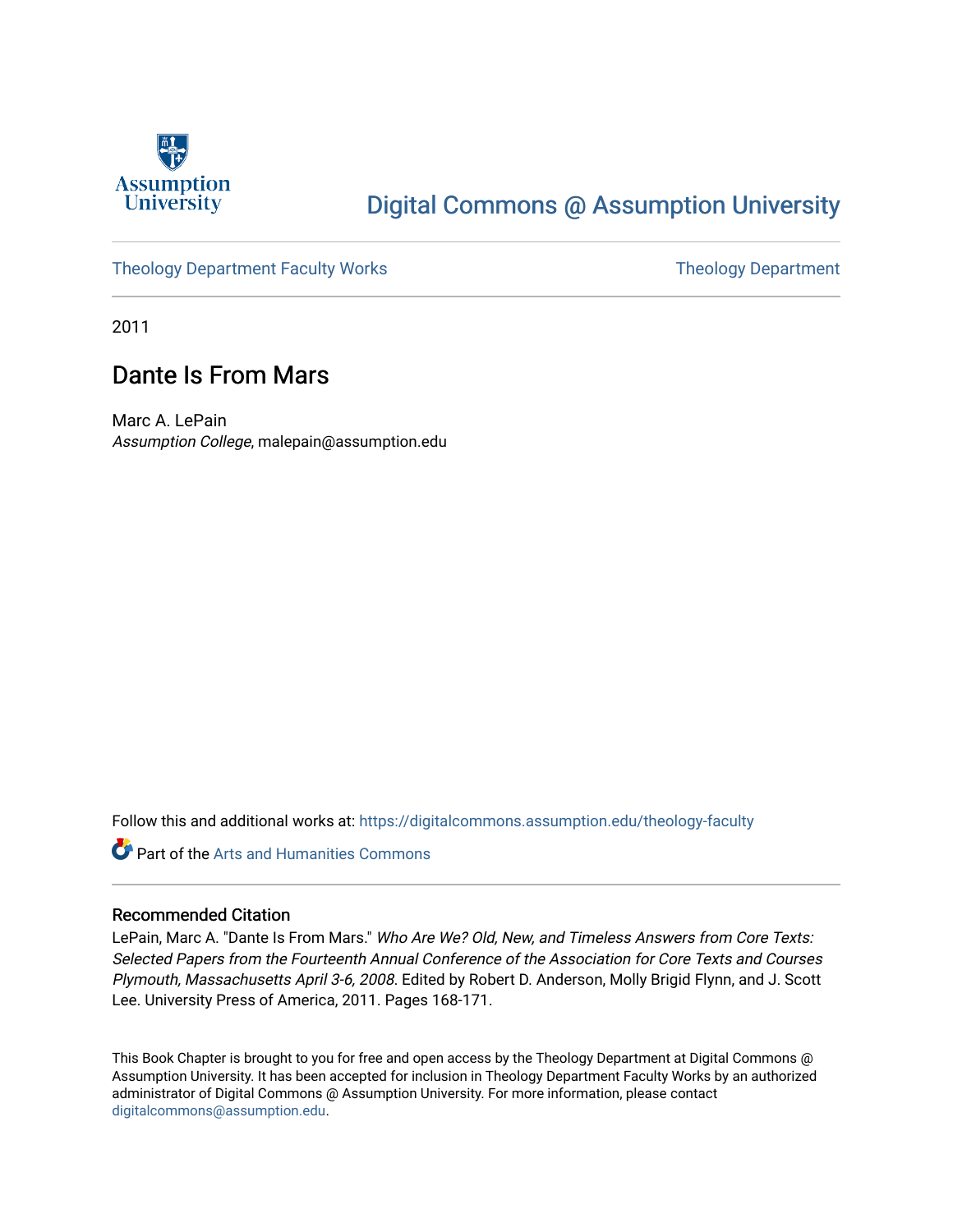# **Dante Is from Mars**

## *Marc A. LePain Assumption College*

Dante, the pilgrim of the poet's *Comedy*, enters the heaven of Mars in Canto 14 of *Paradiso* and remains there until he ascends to the heaven of Jupiter midway through Canto 18. In these central cantos of *Paradiso*, the pilgrim meets his ancestor Cacciaguida, who reveals to him his fortune and his mission as poet. Dante's time in Mars is thus the most explicitly selfreflexive portion of his *Comedy*. Just what do these cantos teach us about who Dante is and who we are as readers of his *Comedy*?

As Dante enters the heaven of Mars, he hears a hymn sung by the warriors who first appear as lights streaming from the cross and whose singing holds him rapt. Dante states that, although he "could not tell what hymn it was, I knew it sang high praise since I heard " 'Rise' and 'Conquer,' but I was as one who hears but cannot seize the sense" (*Par*. 14.123-126). [Sanza intender inno./ Ben m'accors' io ch'elli era d'alte lode/ però ch'a me venia 'Resurgi' e 'Vinci'/ come a colui che non intende e ode]. The hymn is, as most commentators hold, a hymn to Christ celebrating his resurrection from the dead and his victory over sin. A mortal man still in the flesh would be incapable of grasping the rest of such a heavenly song.

There is, however, no known hymn to Christ that includes these two words. Moreover, the words can be understood either in the imperative or in the indicative second person singular. Without a context, either form is possible. The difference may matter little, however, for, just as the angel that Dante hears sing a beatitude on the terrace of Envy in *Purgatorio* 15, "Beati misericordes"; he adds in Italian the words, "Rejoice, you who conquer" (*Purg.* 15.39), [Godi, tu que vinci!], so the warriors in *Paradiso* may be singing to Dante himself and not to Christ, either urging him to "rise and conquer" or acclaiming him as you who "rise and conquer." The earlier beatitude's confirmation in the heaven of Mars would be, as Dante says he knew, "high praise" for Dante himself.

In light of what Dante states elsewhere about the art of speaking and writing, it is entirely possible and even plausible that the hymn might be addressed both to Christ and to Dante. That the same passage would hold two different and quite divergent meanings is in keeping with what in the *Convivio* Dante speaks of as *dissimulatio*, "a rhetorical figure [that is] highly praiseworthy and even necessary, namely when the words are addressed to one person and the meaning to another" (III.[1](#page-4-0)0.6).<sup>1</sup> As we shall see, Dante's account in the *Convivio* has a bearing on how one understands not only his present encounter with Cacciaguida but as well his *Comedy* as a whole.

As Dante advances in the heaven of Mars, he beholds in the canto that follows a fire like a star come forward from the cross to greet him in words more solemn because they are exclusively in Latin and they echo Virgil's account of Anchises' words to his son Aeneas in Elysium as well as St. Paul's brief account of an experience of rapture: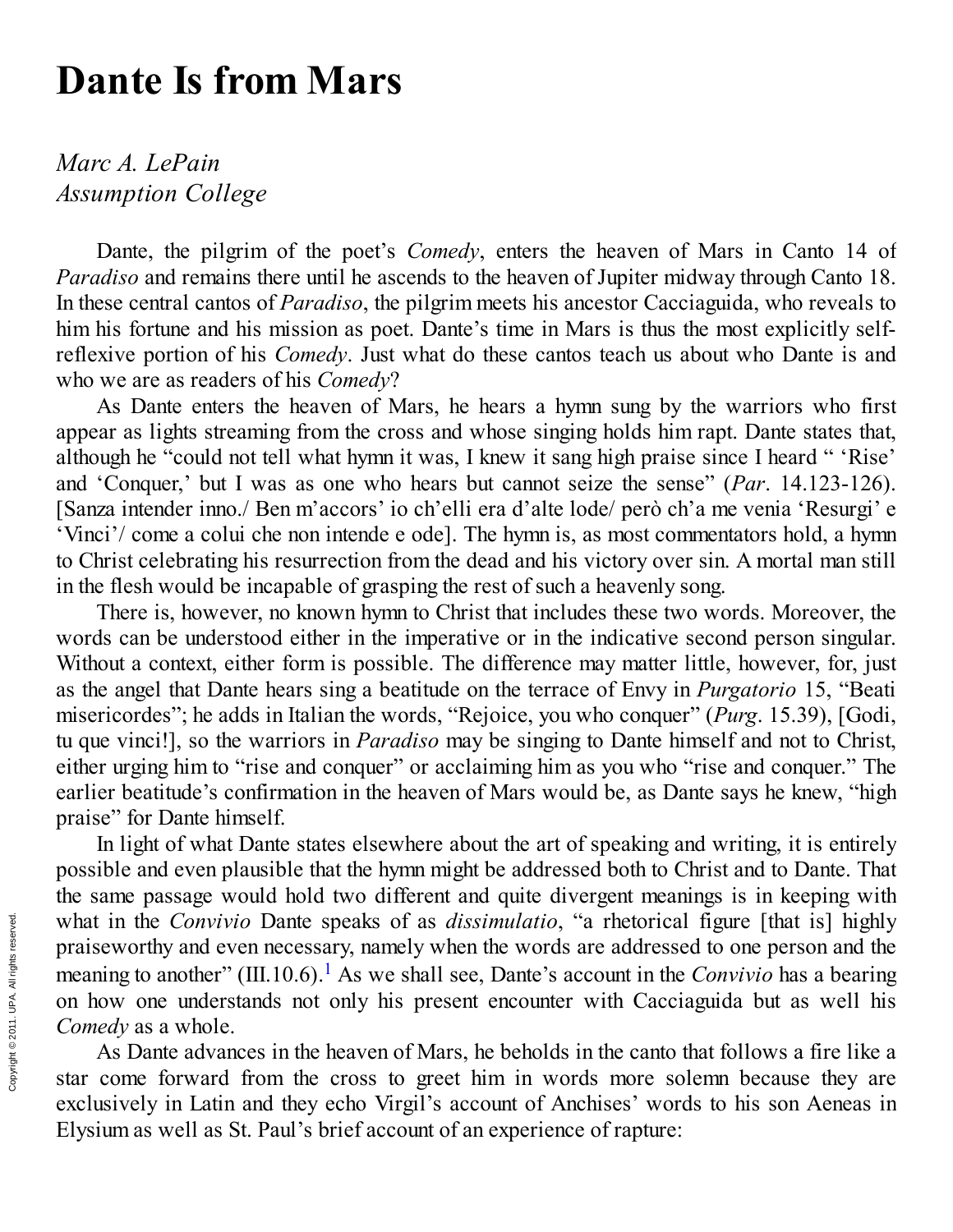O sanguis meus, o superinfusa gratia Dei, sicut tibi cui bis unquam celi ianua recluse? $2$  (Par. 15.28-30)

Dante reports that the light added to his first words "things that were too deep to meet my understanding" (*Par.* 15.38-39). [cose, ch'io non lo 'ntesi, sì parlò profondo]. Yet soon enough he is able to hear what the light is saying once it descends to the level of his capacity to understand.

The first words he can grasp are a blessing to "you, three and one, that shows such favor to  $[my]$  seed" (*Par.* 15.47-48). The voice then declares that the one he calls his "son" has "at last appeased" his "long and happy hungering [he] drew from reading the great volume where both black and white are never changed" (*Par.* 15.49-52):

"Benedetto sia tu," fu, "trino e uno, che nel mio seme se' tanto cortese!" E segui: "Grato e lontano digiuno, tratto leggendo del magno volume, du' non si muta mai bianco ne bruno"

The ancestor's blessing is quite patently addressed to the Blessed Trinity, God in three Persons – Father, Son, and Holy Spirit – who has shown favor to Dante. It is likewise manifest that the "great volume" he has been reading is a metaphor for the immutable decrees of Divine Providence, a metaphor based on the Book of Life spoken of in Revelation 12.1.

As with the voices singing " 'resurgi' e 'vinci' " upon Dante's entering Mars, his ancestor's first intelligible words may hold another meaning. After Dante reports hearing things too deep for him to understand, the "three and one" his ancestor blesses and the "great volume" he has read may refer not only to the Trinity and to God's Book of Life but also to Dante's *Comedy* itself. Dante's poem, one work divided into three canticles, is indeed "three and one," and it shows favor to Dante in bringing him from the dark wood thus far to the heaven of Mars. The "great volume" his ancestor has been reading is the book that traces the journey up to this point, the book wherein the author has ordered everything aright, where "black and white are never changed."

Dante's as yet unnamed ancestor is thus a character within the very book he has been reading who plays his own part in his descendant's "great volume . . . three and one." Who is this person, and what does he have to tell Dante? At his ancestor's invitation to Dante to "proclaim his will and longing" that he desires to satisfy, Dante makes three requests, each one briefly formulated and in turn answered at some length.

Dante first wishes to know the name of his ancestor. The answer occupies the remaining 61 lines of Canto 15, lines 88 to 148. The reply opens with a further greeting in which there are echoes of biblical passages associating Dante with no less a figure than Christ himself: "O you, my branch, in whom I took delight even awaiting you, I am your root" (*Par.* 15.88-89). ["O fronda mia in che io compiacemmi pur aspettando, io fui la tua radice"]. The greeting incorporates words first found in Isaiah 42.1 and spoken by the heavenly voice at the Baptism of Christ. Only much later, at line 135, does he answer Dante's question. He is, he says, Dante's great-great-grandfather, Cacciaguida.

Why Dante chose to meet this particular ancestor of his, about whom so little is otherwise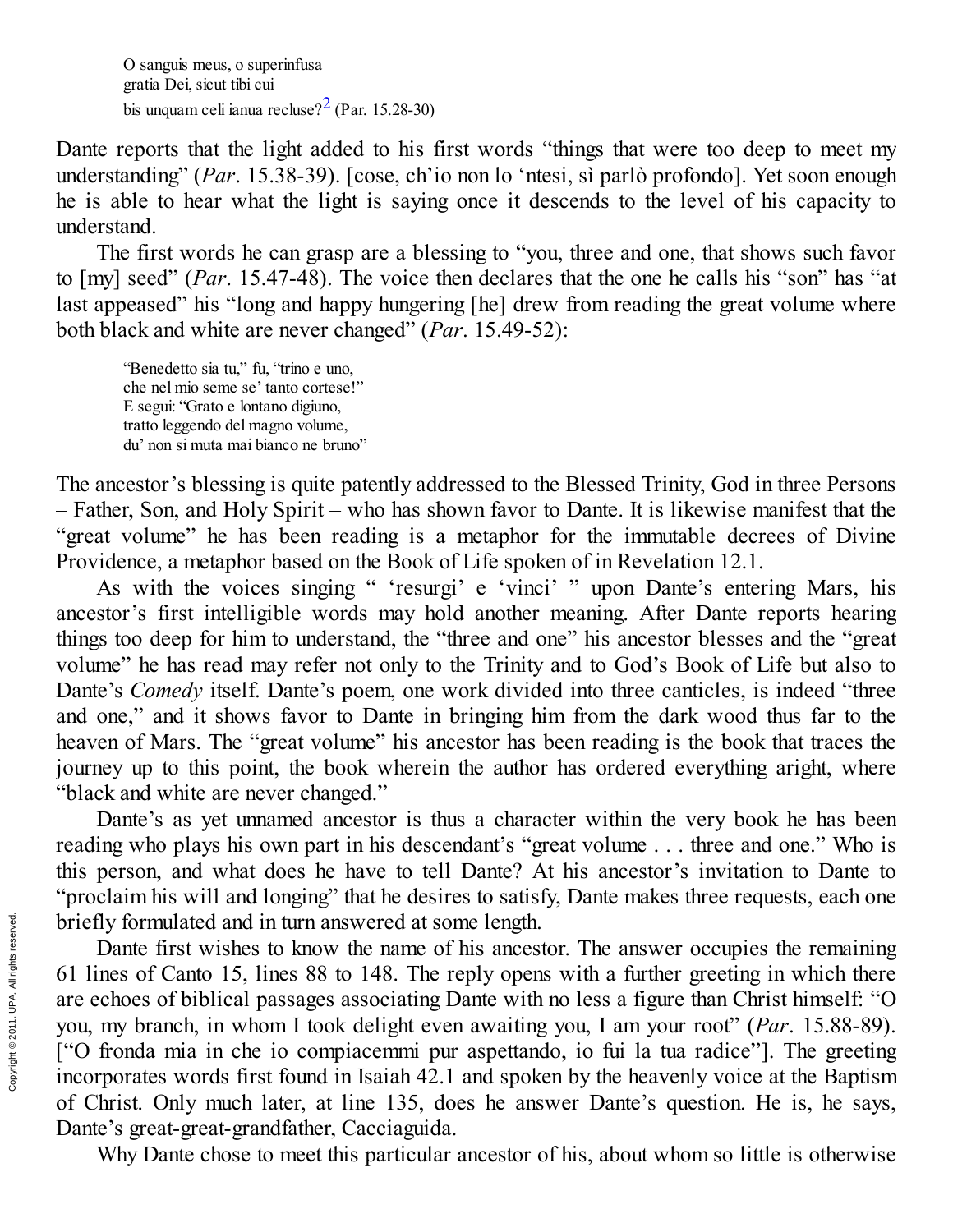known, may become clear from Dante's second request: to learn of his family's history and of Florence in earlier times. Cacciaguida's reply, which he gives "not in modern speech," occupies the greater part of Canto 16, from lines 34 to 154, and is delivered without interruption. After a convoluted account of the date of his birth couched in astronomical calculations (assumed to be A.D. 1091), Cacciaguida goes on to speak of his life as a warrior in the Crusades and to give a glowing account of the good old days of Florence by contrast with the bad days of Dante's own time. There is just enough time elapsed between the two kin to make the contrast stand out to good effect for Dante's purpose.

At the beginning of Canto 17, Beatrice encourages Dante to make known "the flame of [your] desire" (*Par*. 17.7-8). [la vampa/ del tuo disio]. Dante thereupon voices his third request: to know of his fortune in days to come. Cacciaguida, "hidden yet revealed" (Par. 17.36) [chiuso e parvente] replies "in clear and precise words" (*Par.* 17.34) [per chiare parole e con preciso] what Dante will undergo in the course of his exile from Florence, urging him to be "a party unto himself." Before Cacciaguida has finished telling of Dante's fortune, Dante interrupts his discourse to tell the reader of his *Comedy* that Cacciaguida "told things beyond belief even for those who will yet see them" (*Par*. 17.93-94). [e disse cose/ incredibili a quei che fier presente].

Dante then tells his forebear of his fear that, if he loses Florence, "the place most dear" [se loco m'è tolto più caro], he may "also lose the rest through what [my] poems say" (Par. 17.110-111). [io non perdessi li altri per miei carmi"]. Dante adds that he fears that "if [he] is a timid friend of truth," he may "lose [his] life among those who will call this present, ancient times" (Par. 17.118-120). [e s'io al vero son timido amico,/ temo de perder viver tra coloro/ che questtempo chiameranno antico].

In the remaining lines of Canto 17, Cacciaguida answers Dante's fear with precise instructions on what Dante ought to do in his poem and what effect it will have  $(Par. 17.130-$ 135). In part, he tells him,

For if, at the first taste, your words molest, they will, when they have been digested, end as living nourishment. As does the wind, so shall your outcry  $do$  – the wind that sends its roughest blows against the highest peaks; that is no little cause for claiming honor.<sup>[3](#page-4-2)</sup>

Given what Cacciaguida has told Dante to do and what Dante does in his *Comedy*, the ancestor Dante chose to reveal his offspring's destiny is not only well chosen but is indeed rightly named, for he is literally the "guide of the hunt."

As I have argued elsewhere, the Greyhound that will come to hunt the she-wolf back into hell, according to Virgil's prophecy in *Inferno* 1.100-111, may be Dante's poem itself.<sup>[4](#page-4-3)</sup> Cacciaguida, who reveals to Dante his poetic mission at the heart of *Paradiso*, is the guide to that hunt that is accomplished within and by Dante's poem. He is as well a reader of the volume that is hunting down the she-wolf and thereby saving low-lying Italy.

In this poetic achievement may lie the true cause for Dante himself being hailed in the two words of the hymn he heard upon entering Mars, " 'Resurgi' e 'Vinci'." Perhaps this is one of the "things beyond belief even for those who will yet see them" that Dante heard Cacciaguida